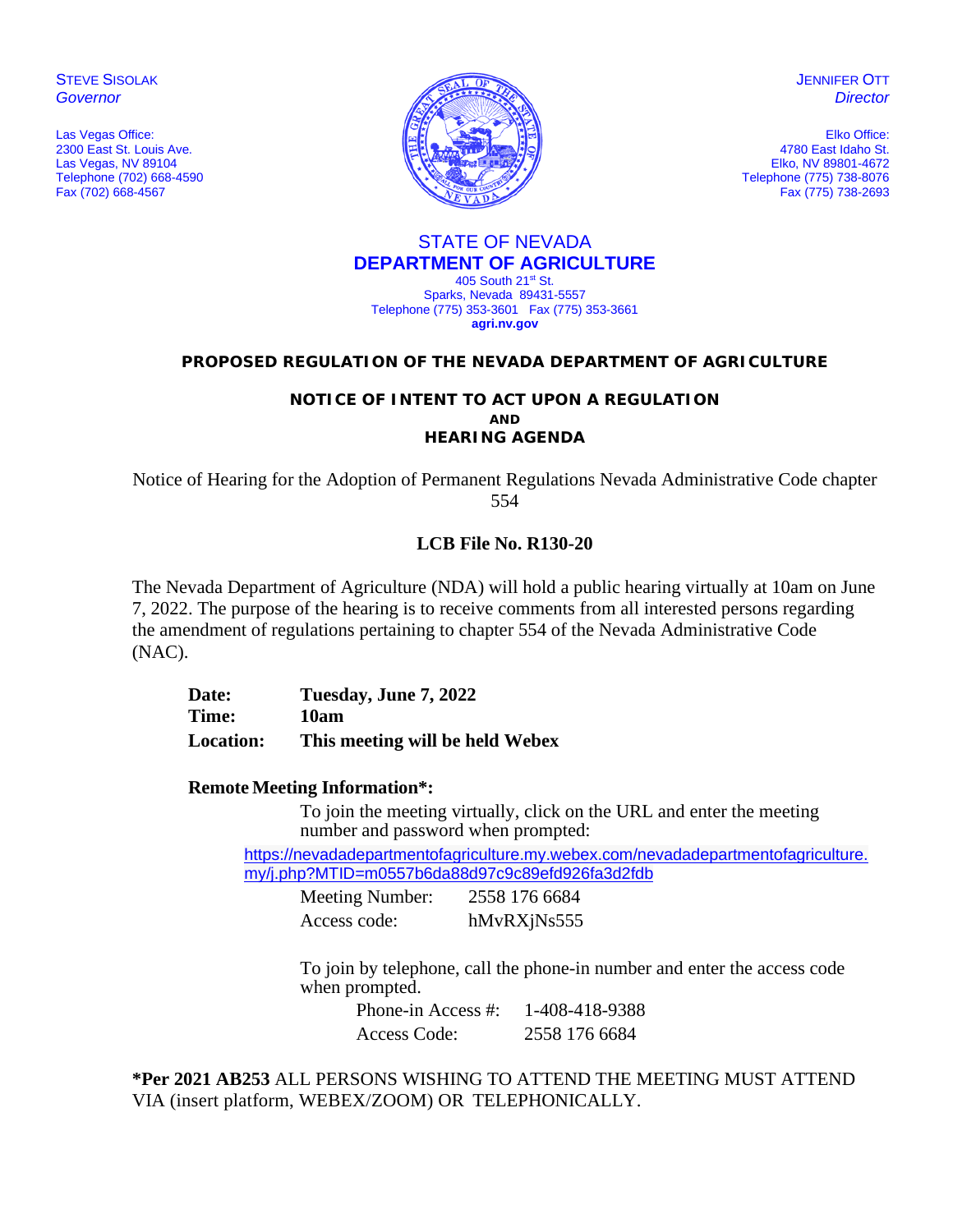Nevada Revised Statute Chapter 287 has been amended through [2021 AB 253](https://www.leg.state.nv.us/App/NELIS/REL/81st2021/Bill/7713/Text) to allow public meetings to be completed by use of remote technology and without a physical location.

## **INFORMATIONAL STATEMENTS**

Pursuant to [NRS 233B.0603,](https://www.leg.state.nv.us/NRS/NRS-233B.html#NRS233BSec0603) the NDA is providing the following statements pertaining to the public hearing on proposed changes to Chapter 554 of NAC.

• The need for and the purpose of the proposed regulation or amendment.

Firewood is a primary source of pest introduction to agriculture, forestlands, inand Nevada lands. Harmful pests are difficult to detect in firewood and are frequently present, particularly when sourced in areas with established pests of concern (i.e. quarantine areas). The frequent and expansive movement of firewood and associated pest introduction is a nationwide issue, however due to limited resources and varying circumstances, the regulation and enforcement of firewood movement has been left to the responsibility of individual states. It is critical that Nevada establish regulations to prevent the movement of firewood from quarantined areas in the interest of protecting vulnerable forestlands, the food supply, and land values. The introduction of harmful pests to forestlands is of particular concern due to the recent devastation experienced from wildfires, making forestlands that much more susceptible to pest establishment and health decline. It is also critical to note that neighboring states have established these requirements and a lack of regulation in Nevada creates an easy entry point for non-compliant and infested wood.

The proposed fee increase for garlic and onion inspections is being requested to meet the staffing and supply needs in performing program requirements including field inspection, crop sample preparations, and sample analyses. These inspections are time sensitive and require multiple staff to inspect thousands of acres of garlic and onions shortly before harvest to ensure they are not compromised by a devastating and highly contagious fungus (white rot) among other harmful pests. In order to meet these program requirements, fees need to be increased to meet staffing requirements in addition to training needs.

• If the regulation is a temporary one, either the text of the proposed rule or a description of the substance of the rule and the subjects and issues involved. If the regulation is a permanent one, a statement explaining how to obtain the approved or revised text of the proposed regulation prepared by the Legislative Counsel pursuant to NRS 233B.063.

The regulation text can be found through the following:

- o Nevada Department of Agriculture website at [agri.nv.gov](http://agri.nv.gov/Animals/Animal_Industries_Hearings,_Workshops,_Meetings/)
- o Nevada Public Notice website at<https://notice.nv.gov/>
- o Nevada Legislature Administrative Regulation Notices at <https://www.leg.state.nv.us/App/Notice/A/>
- The estimated economic effect of the regulation on the business which it is to regulate and on the public.

2300 East St. Louis Ave. Las Vegas, NV 89104 Telephone (702) 668-4590 Fax (702) 668-4567

405 South 21st St. Sparks, Nevada, 89431 Telephone (775) 353-3601 Fax (775) 353-3661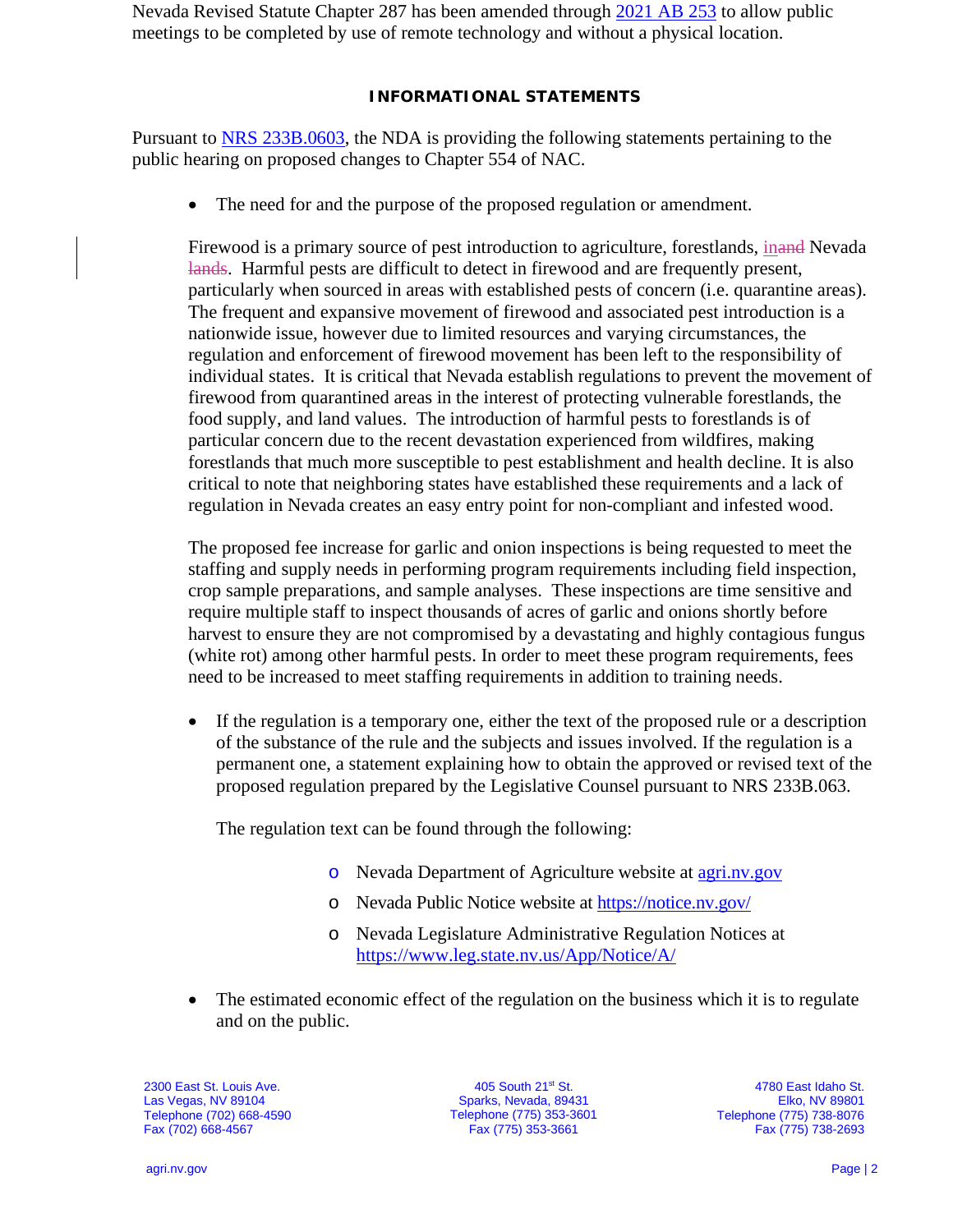## o Adverse economic effect on regulated business

For the movement of firewood, the objective is to only limit the transport from areas of significant pest concern (i.e., from quarantined regions). The labeling provisions will allow tracking including the origin and any treatments the product has undergone to allow transport or sale. to be confirmed and wood can also undergo treatment to allow for continued transport. Nevada-sourced firewood would only be prohibited for sale and transport if it has not undergone treatment and originated or was sourced from an area of quarantine. Based on the responses received from the business impact assessment survey, it was concluded that the impacts to firewood and garlic/onion businesses would be less than \$5,000 annually. Identifying critical pathways for the introduction of pests is critical to various industries in Nevada, which include recreation, agriculture, forestry, and landscaping. The distribution of firewood is a wellknown source of pest introduction and preventing movement from quarantined areas and requiring labeling will help protect these industries. The proposed fee increase for the garlic and onion inspection program is needed to meet the staffing and supply needs in performing program requirements, including field inspections, crop sample preparations, and sample analyses, however it will result in an increase producer costs.

- o Beneficial economic effect on regulated business These regulations will protect commodities from the introduction of harmful pests that would reduce the value and availability of products. Further, by preventing the introduction of harmful pests the state will be protected from quarantines declared by other states, reducing export and product values. The increase in fees for garlic and onions will allow for improved services in having staff and resources, particularly vehicles, readily available to perform time sensitive inspections.
- o Immediate economic effect on regulated business

For the movement of firewood, the objective is to only limit the transport from areas of significant pest concern (i.e., from quarantined regions). The labeling provisions will allow the origin to be confirmed and wood can also undergo treatment to allow for continued transport. Nevada-sourced firewood would only be prohibited for sale and transport if it has not undergone treatment and originated or was sourced from an area of quarantine. Survey results reported that the economic impacts anticipated from the proposed regulations would be less \$5,000 annually.

o Adverse economic effect on the public

The proposed regulation may limit firewood access from areas previously sourced by the public in order to prevent the introduction of harmful species from quarantined areas. They would need to source wood from non-quarantined areas or have it treated.

o Beneficial economic effect on the public

These regulations will protect commodities from the introduction of harmful pests that would reduce the value and availability of products. Further, by preventing the introduction of harmful pests the state will be protected from quarantines declared by other states, reducing export and product values. The increase in fees for garlic and onions will allow for improved services in having

2300 East St. Louis Ave. Las Vegas, NV 89104 Telephone (702) 668-4590 Fax (702) 668-4567

405 South 21st St. Sparks, Nevada, 89431 Telephone (775) 353-3601 Fax (775) 353-3661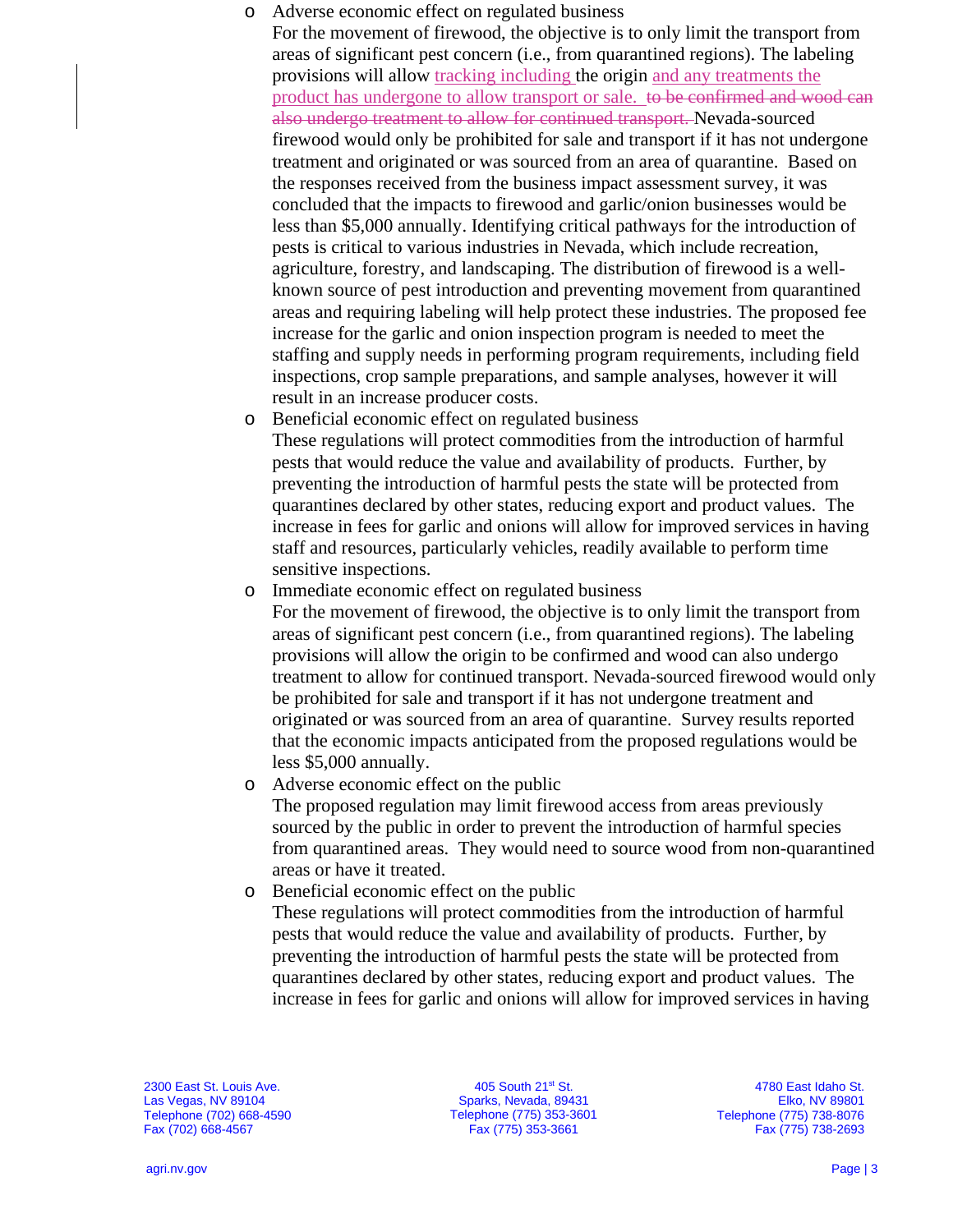staff and resources, particularly vehicles, readily available to perform time sensitive inspections.

- o Immediate economic effect on the public There was no economic impact reported during the workshop from the public. The proposed regulation may limit firewood access from areas previously sourced by the public in order to prevent the introduction of harmful species from quarantined areas. They would need to source wood from non-quarantined areas or have it treated.
- o Long-term economic effect on the public There was no economic impact reported during the workshop from the public. The proposed regulation may limit firewood access from areas previously sourced by the public in order to prevent the introduction of harmful species from quarantined areas. They would need to source wood from non-quarantined areas or have it treated.
- The estimated cost to the agency for enforcement of the proposed regulation.

Firewood quarantine and labeling enforcement would be completed through education and outreach to retailers, including random inspections. Enforcement would also be completed in coordination with state and federal partners as firewood is identified in recreational areas. At this time, additional staff are not needed since federal resources currently provide support for education and outreach. There is no additional cost pertaining to the increase in garlic and onion inspection fees.

The methods used by the agency in determining the impact on a small business.

A survey was conducted of businesses that would potentially be affected by the regulation. The electronic survey was emailed to the NDA's customer list, those requesting notice, and posted on the NDA website at [agri.nv.gov.](https://agri.nv.gov/survey/) The survey was open for responses from July 28, 2021 to August 23, 2021. A total of 20 survey responses were received.

To assess potential economic impact to businesses and encourage public comment on the proposed regulations, Nevada Department of Agriculture (NDA) released a digital survey, along with proposed regulation changes to Nevada Administrative Code (NAC) 554, to 7,244 businesses via email, however only 25 survey responses were received. Survey responses consisted of the following for the proposed changes to firewood:

- Seven (7) respondents reported that the proposed regulations may have an impact on their ability to do business and three (3) reported that it would impact their ability to do business
- Some responses indicated that the regulation would make it too difficult to do business, purchase wood, maintain records and that alternative distribution methods would need to be pursued
- Three (3) respondents indicated that the annual economic impact would exceed \$5,000, one (1) indicated up to a \$5,000 annual impact, and 11 indicated it would be less than a \$1,000 annual impact

2300 East St. Louis Ave. Las Vegas, NV 89104 Telephone (702) 668-4590 Fax (702) 668-4567

405 South 21st St. Sparks, Nevada, 89431 Telephone (775) 353-3601 Fax (775) 353-3661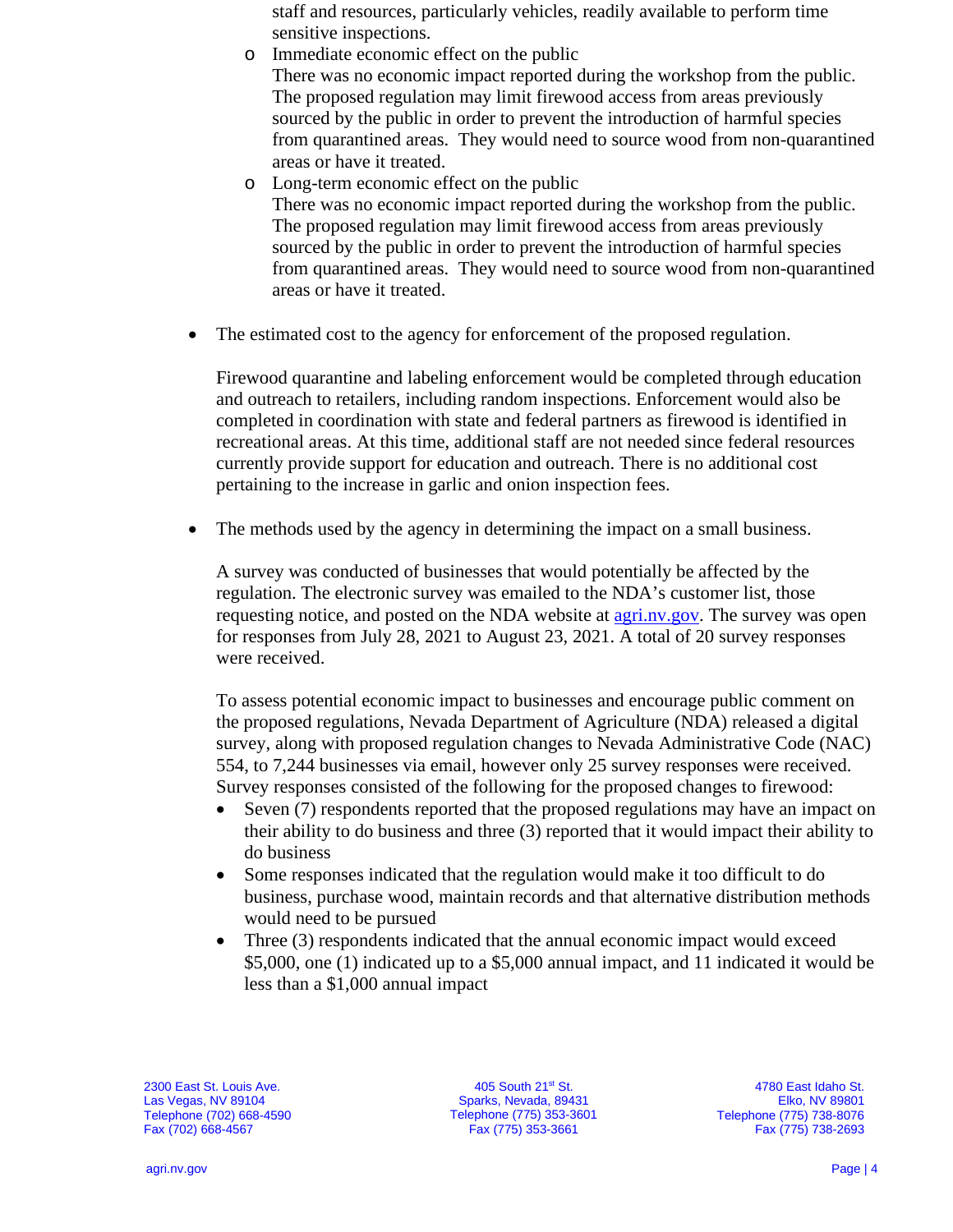A link to all active surveys, including NAC 554, was shared on social media and the NDA Director's July newsletter on July 30, 2021. This survey was also posted again to social media on August 11, 2021, August 18, 2021, and August 21, 2021. The survey was shared by the Nevada Farm Bureau through their monthly newsletter on July 30, 2021 and August 6, 2021.

Comments were solicited from affected businesses in the same manner as they were solicited from the public and are included in the workshop and hearing meeting minutes. The summary may be obtained as instructed in the response to question #2.

Current agriculture operations that receive onion and garlic inspections were also contacted to complete the survey due to the proposed fee increase for allium producers. Below is additional information on the outcomes of the survey:

- 258 entities received the survey
- An additional email was sent to all agriculture businesses and NDA contacts registered through the NDA's MailChimp account. The email was sent to 7,244 contacts. Because of a technical error, access to the survey link was experienced, so the survey was reopened, and an email was issued directly to those impacted, resulting in four additional responses.

Survey responses consisted of the following for the proposed fee increase for inspecting onion and garlic crops:

- Eight  $(8)$  respondents
- Two (2) responded that the proposed regulations would impact their ability to do business and one (1) indicated it may impact their ability to do business
- One (1) respondent indicated the proposed change would result in an annual economic impact that would exceed \$10,000, one (1) indicated it would range from \$1,000-\$5,000, one (1) indicated it would range from \$100- \$1,000, and one (1) response indicated

Copies of the proposed regulations, notices of workshop and notices of intent to act upon the regulation were sent by email to persons who were known to have an interest in the subject of firewood and firewood distribution as well as any persons who had specifically requested such notice.

These documents were also posted and made available at the following locations:

- Nevada Department of Agriculture,  $405 S$ .  $21<sup>st</sup> St.$ , Sparks, NV 89431
- Nevada Department of Agriculture, 2300 E. Saint Louis Ave., Las Vegas, NV 89104
- Nevada Department of Agriculture, 4780 E. Idaho St., Elko, NV 89801
- State Capitol Building
- Nevada State Library & Archives
- County Public Libraries, email contact available at [https://nsla.nv.gov/find-a](https://nsla.nv.gov/find-a-library-directory)[library-directory](https://nsla.nv.gov/find-a-library-directory)
- Nevada Department of Agriculture website at [agri.nv.gov](http://agri.nv.gov/Animals/Animal_Industries_Hearings,_Workshops,_Meetings/)

2300 East St. Louis Ave. Las Vegas, NV 89104 Telephone (702) 668-4590 Fax (702) 668-4567

405 South 21st St. Sparks, Nevada, 89431 Telephone (775) 353-3601 Fax (775) 353-3661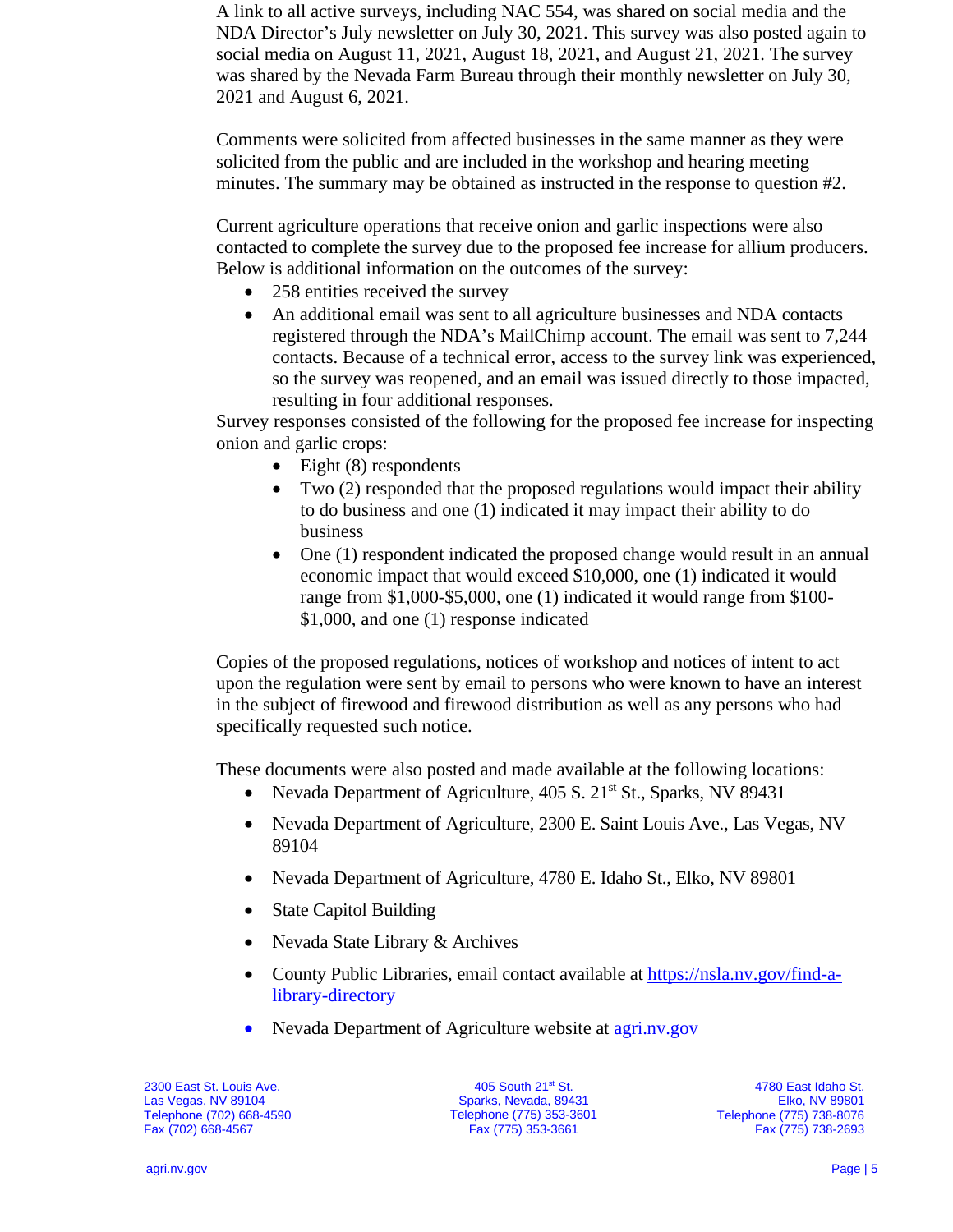- Nevada Public Notice website at<https://notice.nv.gov/>
- Nevada Legislature Administrative Regulation Notices at <https://www.leg.state.nv.us/App/Notice/A/>

A workshop was held on January 13, 2022 and the minutes of that meeting are available at

[https://agri.nv.gov/Plant/Workshop\\_and\\_Hearing\\_Meetings/Division\\_of\\_Plant\\_Health\\_](https://agri.nv.gov/Plant/Workshop_and_Hearing_Meetings/Division_of_Plant_Health_and_Compliance_Workshops_and_Hearings/) [and\\_Compliance\\_Workshops\\_and\\_Hearings/](https://agri.nv.gov/Plant/Workshop_and_Hearing_Meetings/Division_of_Plant_Health_and_Compliance_Workshops_and_Hearings/) contain a recording of the discussion held regarding the proposed amendments.

A copy of this summary of the public response to the proposed regulation and survey may be obtained from the Nevada Department of Agriculture, Attn: Ashley Jeppson, 405 S. 21st St., Sparks, NV 89431, 775-353-3601, or ajeppson@agri.nv.gov.

• A description of and citation to any regulations of other state or local governmental agencies which the proposed regulation overlaps or duplicates and a statement explaining why the duplication or overlapping is necessary. If the proposed regulation overlaps or duplicates a federal regulation, the notice must include the name of the regulating federal agency.

Efforts have been made on a national level to limit the movement of firewood from infested areas or those where pests of particular concern have been detected. However, due to limited resources and varying state circumstances, the regulation and enforcement of firewood movement has been the responsibility of individual states. It is critical that Nevada establish regulations to prevent the movement of firewood from quarantined areas in the interest of Nevada's vulnerable forestlands, agriculture, and landscapes. Neighboring states have also established these requirements. This regulation does not duplicate federal regulations as it is the expectation that this issue is addressed by individual states.

• If the regulation is required pursuant to federal law, a citation and description of the federal law.

Due to the extent and challenges associated with regulating firewood, USDA has expressed that it is the expectation that the movement of firewood from quarantined areas be regulated on an individual state basis. Efforts have been made on a national level to limit the movement of firewood from infested areas or those where pests of particular concern have been detected. However, due to limited resources and varying state circumstances, the regulation and enforcement of firewood movement has been the responsibility of individual states. It is critical that Nevada establish regulations to prevent the movement of firewood from quarantined areas in the interest of Nevada's vulnerable forestlands, agriculture, and landscapes. Neighboring states have also established these requirements.

• If the regulation includes provisions which are more stringent than a federal regulation that regulates the same activity, a summary of such provisions.

2300 East St. Louis Ave. Las Vegas, NV 89104 Telephone (702) 668-4590 Fax (702) 668-4567

405 South 21st St. Sparks, Nevada, 89431 Telephone (775) 353-3601 Fax (775) 353-3661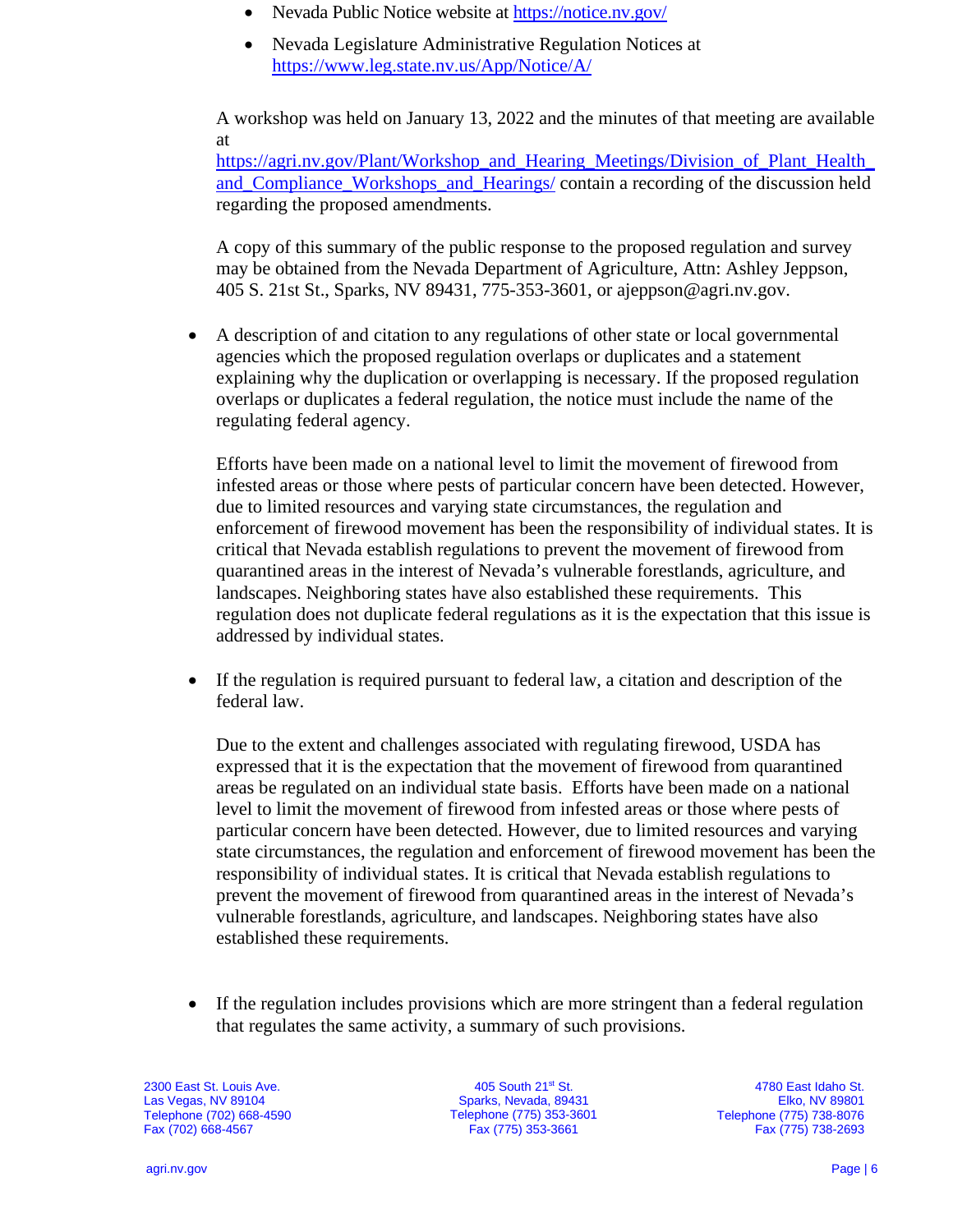Due to the extent and challenges associated with regulating firewood, USDA has expressed that it is the expectation that the movement of firewood from quarantined areas be regulated on an individual state basis. Efforts have been made on a national level to limit the movement of firewood from infested areas or those where pests of particular concern have been detected. However, due to limited resources and varying state circumstances, the regulation and enforcement of firewood movement has been the responsibility of individual states. It is critical that Nevada establish regulations to prevent the movement of firewood from quarantined areas in the interest of Nevada's vulnerable forestlands, agriculture, and landscapes. Neighboring states have also established these requirements.

• Whether the proposed regulation establishes a new fee or increases an existing fee. The table below provides a breakdown of 2021 acreage and revenues for garlic and onion

inspections along with the anticipated increase in revenues. The increase in fees for garlic and onion inspections would be used to cover program administration costs.

| Crop<br>Type  | 2021   | 2021<br><b>Acreage Revenue</b> | 2022<br>Projected<br>Acreage | 2022<br>Projected<br>Revenue** | 2022<br>Projected<br><b>Revenue</b><br>w/<br><b>fee</b> |
|---------------|--------|--------------------------------|------------------------------|--------------------------------|---------------------------------------------------------|
| Garlic        | 715.46 | \$26,060.05725.00              |                              | \$26,407.54*                   | $$26,407.54*$                                           |
| Onion         |        | 5195.62 \$25,978.105,300.00    |                              | \$26,500.00**                  | \$42,400.00***                                          |
| <b>Totals</b> |        | 5,911.08 \$52,038.156,025.00   |                              | \$52,907.54**                  | \$68,807.54***                                          |

*\*Includes Allium registration fee, seed certification fee, and optional stem and bulb nematode assessment fee.*

*\*\*Does not include proposed onion (true seed) fee increase.*

*\*\*\*The proposed onion (true seed) fee increase (\$5.00/acre to \$8.00/acre).*

• Copies of this notice and proposed regulations will be mailed to members of the public upon request.

Copies may also be requested or inspected by visiting the NDA offices located in Elko, Las Vegas or Sparks or the Nevada State Library and Archives at 100 Stewart Street, Carson City, NV 89701. A reasonable fee may be charged for copies or postage if it is deemed necessary. Requests for mailed copies may be directed to

Nevada Department of Agriculture Division of Plant Health and Compliance 405 South 21<sup>st</sup> Street Sparks, NV 89431 Phone: 775-353-3601; Email: [ajeppson@agri.nv.gov](mailto:ajeppson@agri.nv.gov)

- Notice of this meeting was sent to all persons on the Department's mailing list for administrative regulations and posted on or before 10 a.m. thirty days before the meeting at the following locations:
	- o Nevada Department of Agriculture website at [agri.nv.gov](http://agri.nv.gov/Animals/Animal_Industries_Hearings,_Workshops,_Meetings/)
	- o Nevada Public Notice website at<https://notice.nv.gov/>

2300 East St. Louis Ave. Las Vegas, NV 89104 Telephone (702) 668-4590 Fax (702) 668-4567

405 South 21st St. Sparks, Nevada, 89431 Telephone (775) 353-3601 Fax (775) 353-3661

4780 East Idaho St. Elko, NV 89801 Telephone (775) 738-8076 Fax (775) 738-2693

•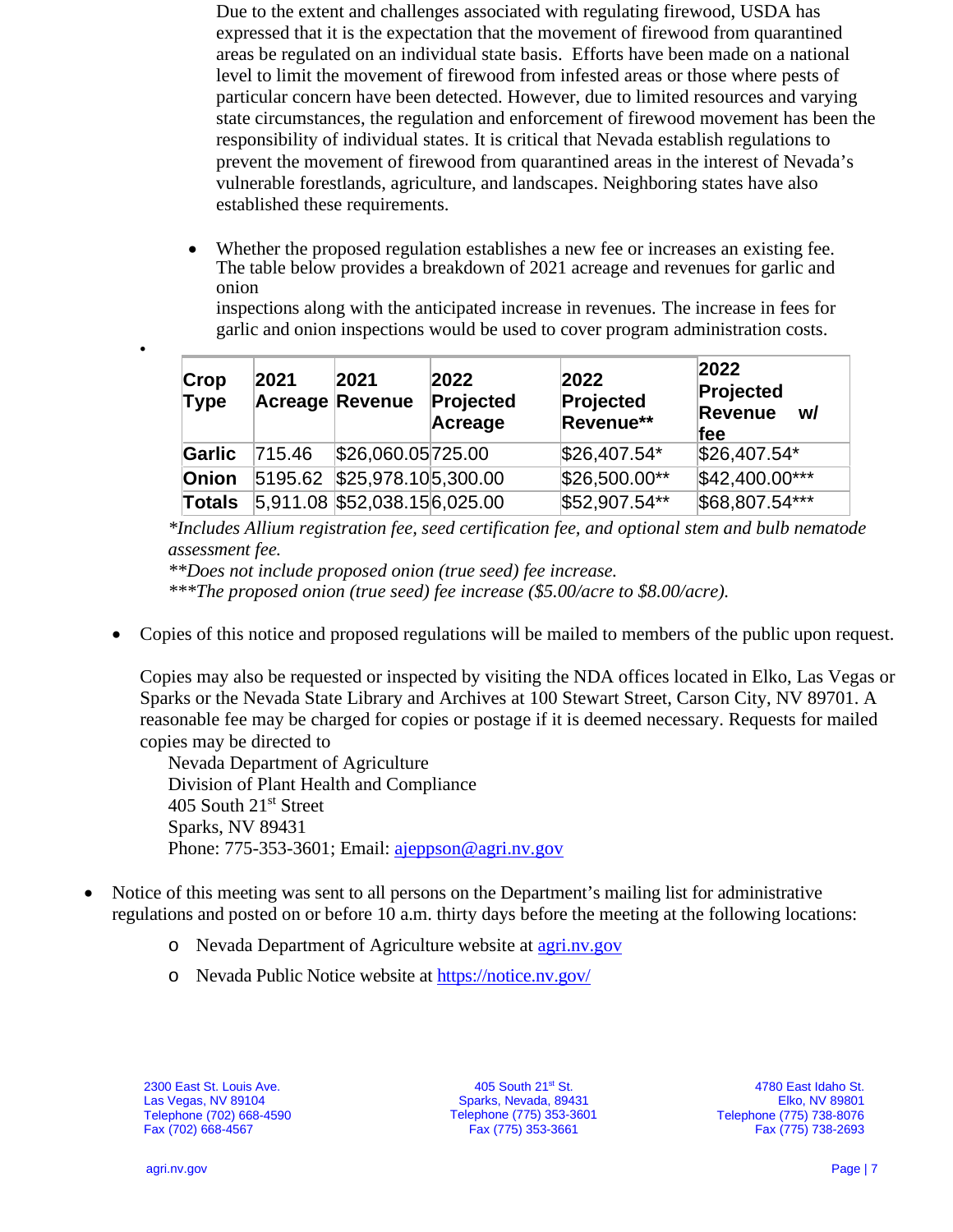- o Nevada Legislature Administrative Regulation Notices at <https://www.leg.state.nv.us/App/Notice/A/>
- Persons wishing to make oral comment upon the regulation draft of the Nevada Department of Agriculture may participate at the scheduled hearing. Persons wishing to submit written testimony or documentary evidence may submit the material by emailing [ajeppson@agri.nv.gov](mailto:ajeppson@agri.nv.gov) or via mail to the following address: Nevada Department of Agriculture, Attn: Ashley Jeppson, 405 S. 21<sup>st</sup> ST, Sparks, NV 89431. Written submissions must be received by the NDA on or before June 10, 2022
- Reasonable efforts will be made for members of the public who have disabilities and require special accommodations for assistance at the meeting. Please contact the Department at 775-353-3601 or [ajeppson@agri.nv.gov](mailto:ajeppson@agri.nv.gov) at least three (3) business days prior to the meeting.
- If no person who is directly affected by the proposed action appears to request time to make and oral presentation, the NDA may proceed immediately to act upon any written submissions.
- Upon adoption of any regulation, the agency, if requested to do so by an interested person, either before adoption or within 30 days thereafter, shall issue a concise statement of the principal reasons for and against its adoption and incorporate therein its reason for overruling the consideration urged against its adoption.

405 South 21st St. Sparks, Nevada, 89431 Telephone (775) 353-3601 Fax (775) 353-3661